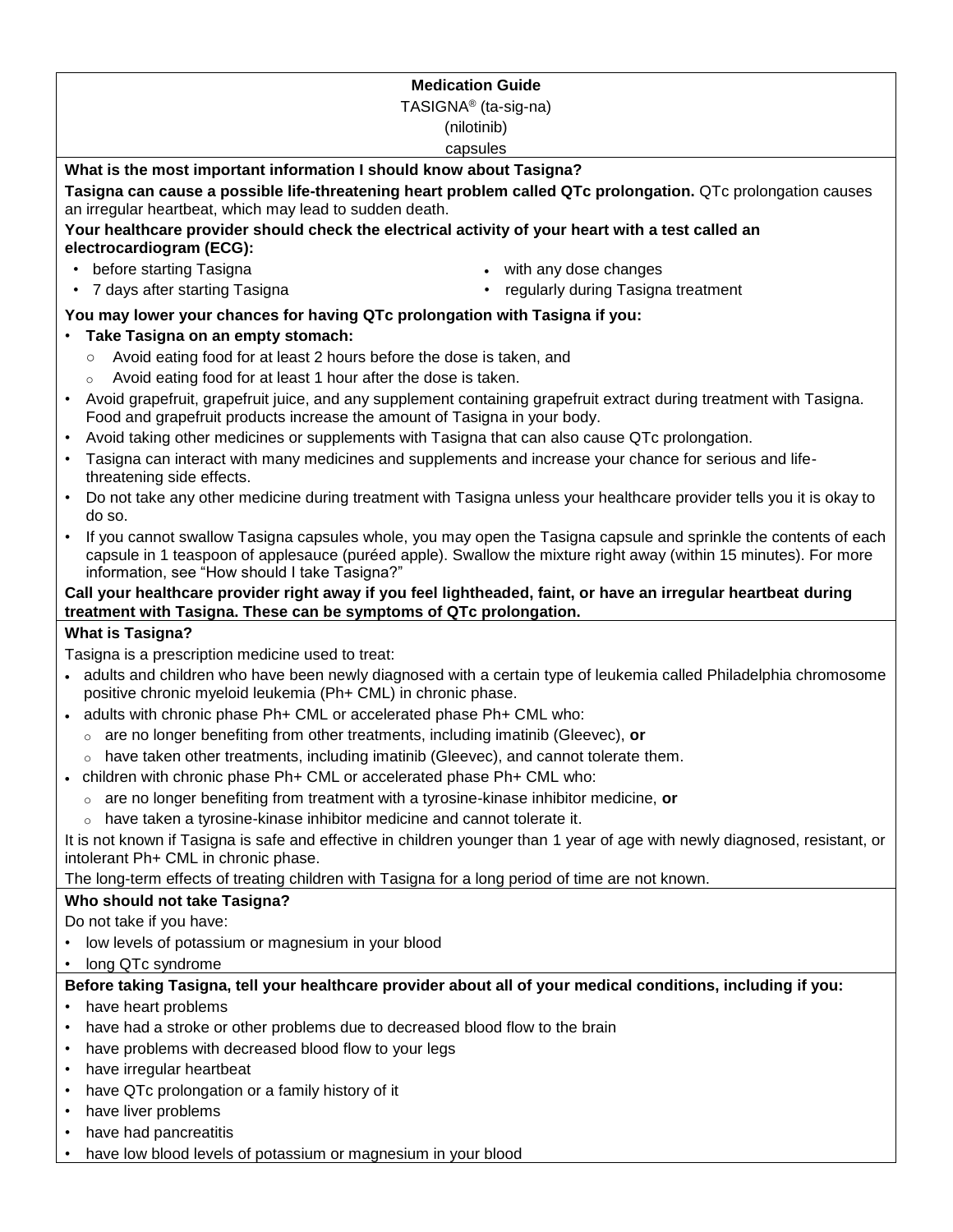- have a severe problem with lactose (milk sugar) or other sugars. Tasigna capsules contain lactose. Most people who have mild or moderate lactose intolerance can take Tasigna.
- have bleeding problems
- had a surgical procedure involving the removal of the entire stomach (total gastrectomy)
- are pregnant or plan to become pregnant. Tasigna can harm your unborn baby. Tell your healthcare provider right away if you are pregnant, or if you become pregnant during treatment with Tasigna.

# **In females who are able to become pregnant:**

- Your healthcare provider should do a pregnancy test before you start treatment with Tasigna.
- Use effective birth control (contraception) during treatment with Tasigna and for 14 days after the last dose.
- are breastfeeding or plan to breastfeed. It is not known if Tasigna passes into your breast milk. Do not breastfeed during treatment and for 14 days after your last dose of Tasigna**.**

**Tell your healthcare provider about all the medicines you take,** including prescription and over-the-counter medicines, vitamins and herbal supplements.

If you need to take antacids (medicines to treat heartburn) do not take them at the same time that you take Tasigna. If you take:

- **a medicine to block the amount of acid produced in the stomach (H2 blocker):** Take these medicines **about 10 hours before** you take Tasigna, **or about 2 hours after** you take Tasigna.
- **an antacid that contains aluminum hydroxide, magnesium hydroxide, and simethicone to reduce the amount of acid in the stomach:** Take these medicines **about 2 hours before or about 2 hours after** you take Tasigna.

Tasigna can interact with many medicines and supplements and increase your chance for serious and life-threatening side effects. **See "What is the most important information I should know about Tasigna?"**

### **How should I take Tasigna?**

- Take Tasigna exactly as your healthcare provider tells you to take it.
- Do not change your dose or stop taking Tasigna unless your healthcare provider tells you.
- Tasigna is a long-term treatment.
- Your healthcare provider will tell you how many Tasigna capsules to take and when to take them.
- If your child takes Tasigna, your healthcare provider will change the dose as your child grows.
- **Tasigna must be taken on an empty stomach.**
	- o **Avoid eating food for at least 2 hours before the dose is taken, and**
	- o **Avoid eating food for at least 1 hour after the dose is taken.**
- Swallow Tasigna capsules whole with water. If you cannot swallow Tasigna capsules whole, tell your healthcare provider.
- **If you cannot swallow Tasigna capsules whole:**
	- o **Open the Tasigna capsules and sprinkle the contents in 1 teaspoon of applesauce (puréed apple).**
		- **Do not use more than 1 teaspoon of applesauce.**
		- **Only use applesauce. Do not sprinkle Tasigna onto other foods.**
	- o **Swallow the mixture right away (within 15 minutes).**
- Do not drink grapefruit juice, eat grapefruit, or take supplements containing grapefruit extract at any time during treatment. **See "What is the most important information I should know about Tasigna?"**
- If you miss a dose, just take your next dose at your regular time. Do not take 2 doses at the same time to make up for a missed dose.
- If you take too much Tasigna, call your healthcare provider or go to the nearest hospital emergency room right away. Symptoms may include vomiting and drowsiness.
- During treatment with Tasigna your healthcare provider will do tests to check for side effects and to see how well Tasigna is working for you. The tests will check your:
	- o heart
	- o blood cells (white blood cells, red blood cells, and platelets). Your blood cells should be checked every 2 weeks for the first 2 months and then monthly.
	- o electrolytes (potassium, magnesium)
	- o pancreas and liver function
	- o bone marrow samples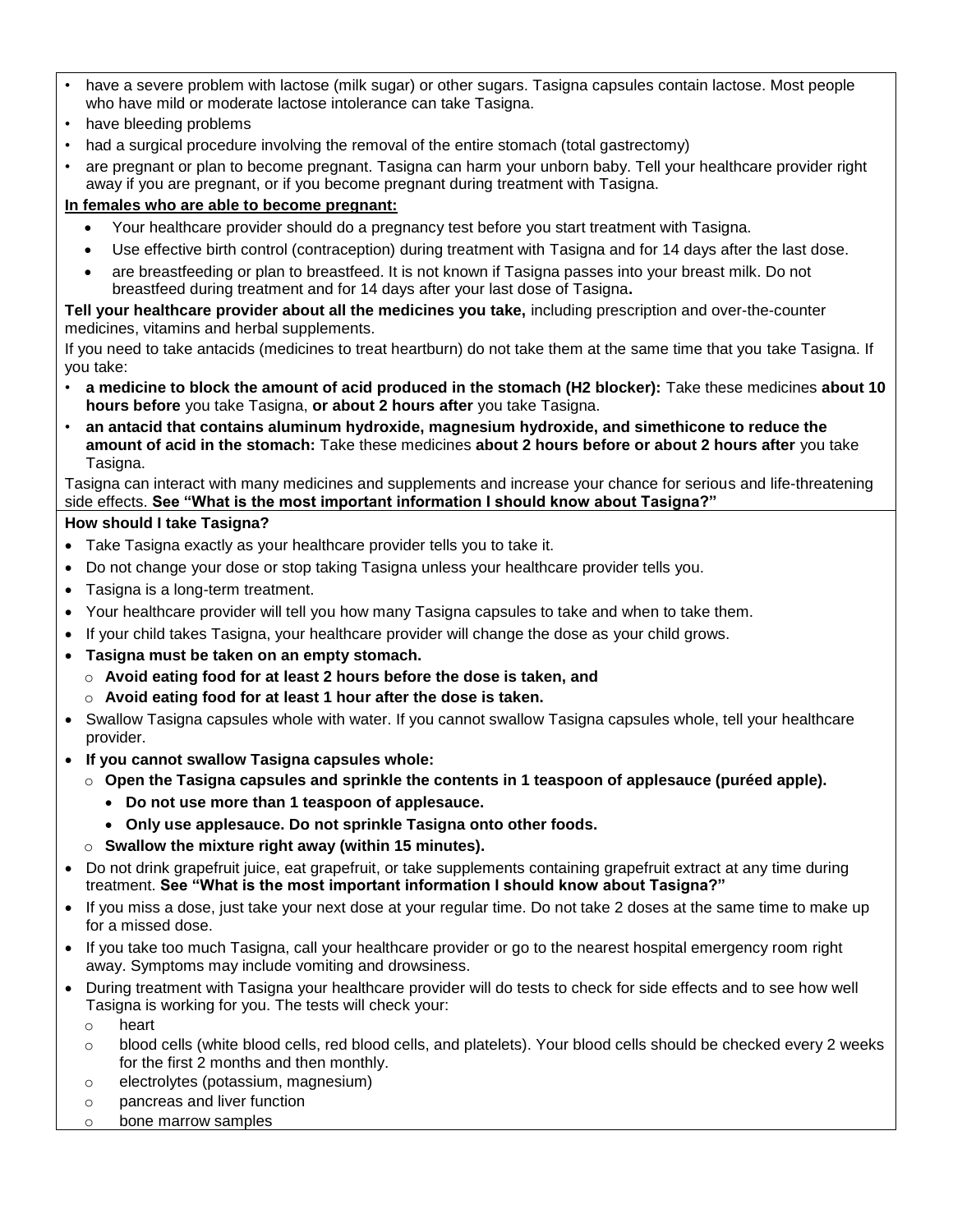Your healthcare provider may change your dose. Your healthcare provider may have you stop Tasigna for some time or lower your dose if you have side effects with it.

- Your healthcare provider will monitor your CML during treatment with Tasigna to see if you are in a remission. After at least 3 years of treatment with Tasigna, your healthcare provider may do certain tests to determine if you continue to be in remission. Based on your test results, your healthcare provider may decide if you may be eligible to try stopping treatment with Tasigna. This is called Treatment Free Remission (TFR).
- Your healthcare provider will carefully monitor your CML during and after you stop taking Tasigna. Based on your test results, your healthcare provider may need to re-start your Tasigna if your CML is no longer in remission.
- It is important that you are followed by your healthcare provider and undergo frequent monitoring to find out if you need to re-start your Tasigna treatment because you are no longer in TFR. Follow your healthcare provider's instructions about re-starting Tasigna if you are no longer in TFR.

### **What are the possible side effects of Tasigna?**

### **Tasigna may cause serious side effects, including:**

- **See "What is the most important information I should know about Tasigna?"**
- **Low blood cell counts.** Low blood cell counts (red blood cells, white blood cells, and platelets) are common with Tasigna, but can also be severe. Your healthcare provider will check your blood counts regularly during treatment with Tasigna. Call your healthcare provider or get medical help right away if you develop any signs or symptoms of low blood counts, including:
	- o fever
	- o chills or other signs of infection
	- o unexplained bleeding or bruising
	- o unexplained weakness
	- o shortness of breath
- **Decreased blood flow to the leg, heart, or brain.** People who have recently been diagnosed with Ph+ CML and take Tasigna may develop decreased blood flow to the leg, the heart, or brain.

Get medical help right away if you suddenly develop any of the following symptoms:

- chest pain or discomfort
- numbness or weakness
- problems walking or speaking
- leg pain
- your leg feels cold
- change in the skin color of your leg
- **Pancreas inflammation (pancreatitis).** Tell your healthcare provider right away if you develop any symptoms of pancreatitis, including sudden stomach area pain with nausea and vomiting.
- **Liver problems.** Tasigna can increase your risk of liver problems. People who have had liver problems in the past may be at risk for getting liver problems with Tasigna. Call your healthcare provider or get medical help right away if you develop any symptoms of liver problems, including:
	- stomach area (abdominal) pain yellow skin and eyes dark-colored urine
- **Tumor Lysis Syndrome (TLS).** TLS is caused by a fast breakdown of cancer cells. Your healthcare provider may do blood tests to check you for TLS. TLS can cause you to have:
	- **kidney failure and the need for dialysis treatment**
	- **○ an abnormal heart beat**
- **Bleeding problems.** Serious bleeding problems and death have happened during treatment with Tasigna. Tell your healthcare provider right away if you develop any signs and symptoms of bleeding during treatment with Tasigna.
- **Fluid retention.** Your body may hold too much fluid (fluid retention). Symptoms of fluid retention include shortness of breath, rapid weight gain, and swelling.
- **Abnormal growth or development in children.** Effects on growth and development have happened in children with chronic phase Ph+ CML during treatment with Tasigna. Some children and adolescents may have slower than normal growth during treatment with Tasigna.